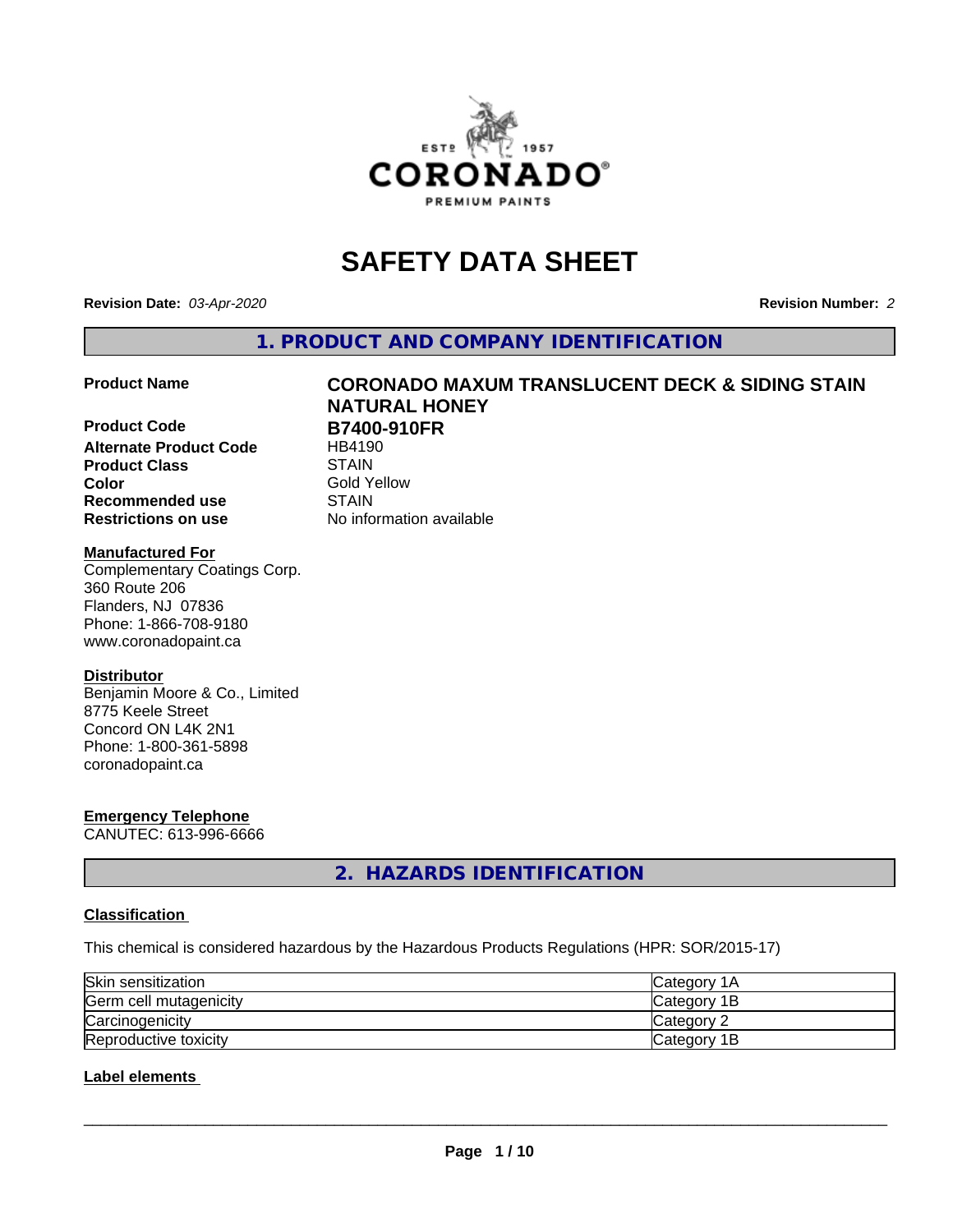#### **Danger**

#### **Hazard statements**

May cause an allergic skin reaction May cause genetic defects Suspected of causing cancer May damage fertility or the unborn child



**Appearance** liquid **CODO** *Appearance liquid* **Odor** *CODO CODO* **<b>***CODO CODO CODO CODO CODO* 

#### **Precautionary Statements - Prevention**

Obtain special instructions before use Do not handle until all safety precautions have been read and understood Use personal protective equipment as required Avoid breathing dust/fume/gas/mist/vapors/spray Contaminated work clothing should not be allowed out of the workplace Wear protective gloves

#### **Precautionary Statements - Response**

IF exposed or concerned: Get medical advice/attention **Skin** IF ON SKIN: Wash with plenty of soap and water If skin irritation or rash occurs: Get medical advice/attention Wash contaminated clothing before reuse

#### **Precautionary Statements - Storage**

Store locked up

#### **Precautionary Statements - Disposal**

Dispose of contents/container to an approved waste disposal plant

#### **Other information**

No information available

| <b>Chemical name</b> | CAS No.       | Weight-% | <b>Hazardous Material</b><br>registry number<br>(HMIRA reaistry #) | Date HMIRA filed and<br>Information Review Act Idate exemption granted<br>(if applicable) |
|----------------------|---------------|----------|--------------------------------------------------------------------|-------------------------------------------------------------------------------------------|
| Propylene glycol     | $57 - 55 - 6$ | - 5%     |                                                                    |                                                                                           |

# **3. COMPOSITION INFORMATION ON COMPONENTS**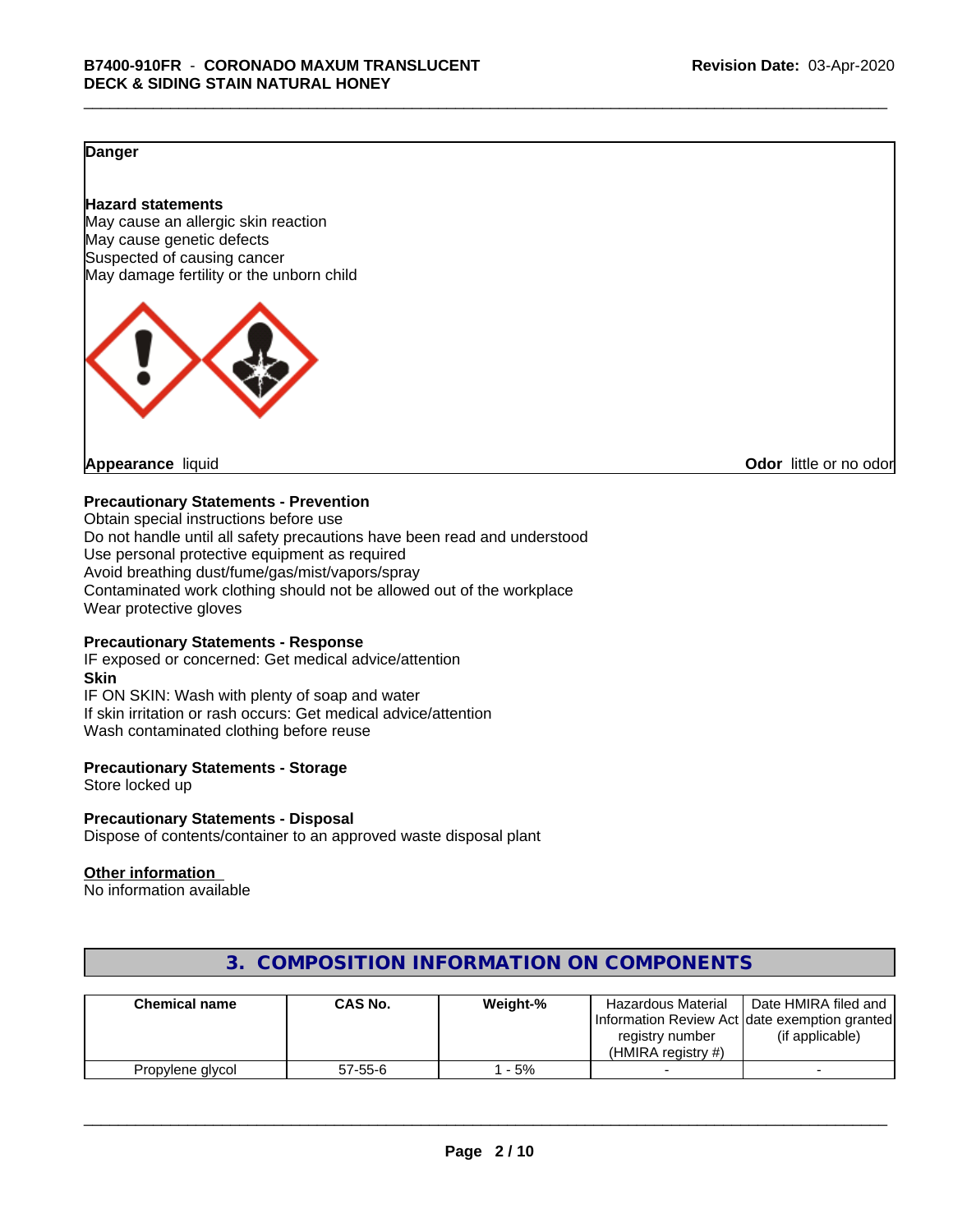#### \_\_\_\_\_\_\_\_\_\_\_\_\_\_\_\_\_\_\_\_\_\_\_\_\_\_\_\_\_\_\_\_\_\_\_\_\_\_\_\_\_\_\_\_\_\_\_\_\_\_\_\_\_\_\_\_\_\_\_\_\_\_\_\_\_\_\_\_\_\_\_\_\_\_\_\_\_\_\_\_\_\_\_\_\_\_\_\_\_\_\_\_\_ **B7400-910FR** - **CORONADO MAXUM TRANSLUCENT DECK & SIDING STAIN NATURAL HONEY**

| Poly(oxy-1,2-ethanediyl),<br>.alpha.-[3-[3-(2H-benzotriazol-2-<br>yl)-5-(1,1-dimethylethyl)-4-hydro<br>xyphenyl]-1-oxopropyl]-.omega.-<br>hydroxy-                                                                              | 104810-48-2 | $0.1 - 0.25\%$ |  |
|---------------------------------------------------------------------------------------------------------------------------------------------------------------------------------------------------------------------------------|-------------|----------------|--|
| Decanedioic acid,<br>$bis(1,2,2,6,6-pentamentlyl-4-pip)$<br>eridinyl) ester                                                                                                                                                     | 41556-26-7  | $0.1 - 0.25\%$ |  |
| Carbamic acid,<br>1H-benzimidazol-2-yl-, methyl<br>ester                                                                                                                                                                        | 10605-21-7  | $0.1 - 0.25%$  |  |
| Poly(oxy-1,2-ethanediyl),<br>.alpha.-[3-[3-(2H-benzotriazol-2-<br>yl)-5-(1,1-dimethylethyl)-4-hydro<br>xyphenyl]-1-oxopropyl]-.omega.-<br>[3-[3-(2H-benzotriazol-2-yl)-5-(1,<br>1-dimethylethyl)-4-hydroxyphen<br>yll-1-oxoprop | 104810-47-1 | $0.1 - 0.25%$  |  |
| Cobalt neodecanoate                                                                                                                                                                                                             | 27253-31-2  | $0.1 - 0.25%$  |  |

\*The exact percentage (concentration) of composition has been withheld as a trade secret

# **4. FIRST AID MEASURES**

| <b>General Advice</b>                  | If symptoms persist, call a physician. Show this safety data<br>sheet to the doctor in attendance.                                                                                                                                     |
|----------------------------------------|----------------------------------------------------------------------------------------------------------------------------------------------------------------------------------------------------------------------------------------|
| <b>Eye Contact</b>                     | Rinse thoroughly with plenty of water for at least 15<br>minutes and consult a physician.                                                                                                                                              |
| <b>Skin Contact</b>                    | Wash off immediately with soap and plenty of water while<br>removing all contaminated clothes and shoes. If skin<br>irritation persists, call a physician. Wash clothing before<br>reuse. Destroy contaminated articles such as shoes. |
| <b>Inhalation</b>                      | Move to fresh air. If symptoms persist, call a physician.                                                                                                                                                                              |
| Ingestion                              | Clean mouth with water and afterwards drink plenty of<br>water. Consult a physician if necessary.                                                                                                                                      |
| <b>Most Important Symptoms/Effects</b> | May cause allergic skin reaction.                                                                                                                                                                                                      |
| <b>Notes To Physician</b>              | Treat symptomatically.                                                                                                                                                                                                                 |
|                                        |                                                                                                                                                                                                                                        |

**5. FIRE-FIGHTING MEASURES**

| <b>Suitable Extinguishing Media</b>                                                                           | Use extinguishing measures that are appropriate to local<br>circumstances and the surrounding environment. |
|---------------------------------------------------------------------------------------------------------------|------------------------------------------------------------------------------------------------------------|
| Protective equipment and precautions for firefighters As in any fire, wear self-contained breathing apparatus | pressure-demand, MSHA/NIOSH (approved or equivalent)<br>and full protective gear.                          |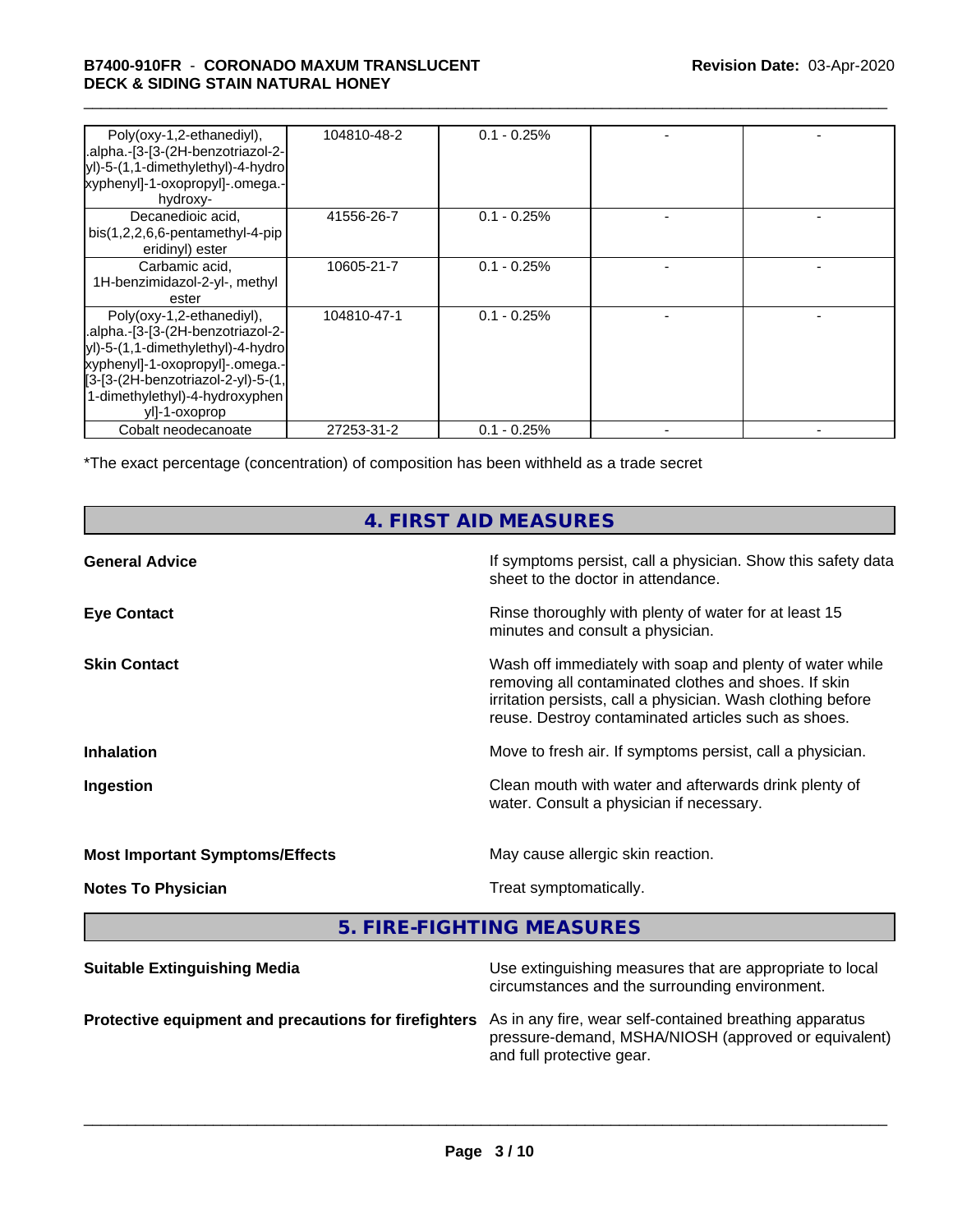| <b>Specific Hazards Arising From The Chemical</b>                                | Closed containers may rupture if exposed to fire or<br>extreme heat. |
|----------------------------------------------------------------------------------|----------------------------------------------------------------------|
| Sensitivity to mechanical impact                                                 | No.                                                                  |
| Sensitivity to static discharge                                                  | No.                                                                  |
| <b>Flash Point Data</b><br>Flash point (°F)<br>Flash Point (°C)<br><b>Method</b> | Not applicable<br>Not applicable<br>Not applicable                   |
| <b>Flammability Limits In Air</b>                                                |                                                                      |
| Lower flammability limit:<br><b>Upper flammability limit:</b>                    | Not applicable<br>Not applicable                                     |
| <b>NFPA</b><br>Health: 2<br><b>Flammability: 0</b>                               | <b>Instability: 0</b><br><b>Special: Not Applicable</b>              |
| <b>NFPA Legend</b><br>$0$ Not Horordoug                                          |                                                                      |

- 0 Not Hazardous
- 1 Slightly
- 2 Moderate
- 3 High
- 4 Severe

*The ratings assigned are only suggested ratings, the contractor/employer has ultimate responsibilities for NFPA ratings where this system is used.*

*Additional information regarding the NFPA rating system is available from the National Fire Protection Agency (NFPA) at www.nfpa.org.*

# **6. ACCIDENTAL RELEASE MEASURES**

| <b>Personal Precautions</b>      | Avoid contact with skin, eyes and clothing. Ensure<br>adequate ventilation.                          |
|----------------------------------|------------------------------------------------------------------------------------------------------|
| <b>Other Information</b>         | Prevent further leakage or spillage if safe to do so.                                                |
| <b>Environmental precautions</b> | See Section 12 for additional Ecological Information.                                                |
| <b>Methods for Cleaning Up</b>   | Soak up with inert absorbent material. Sweep up and<br>shovel into suitable containers for disposal. |

#### **7. HANDLING AND STORAGE**

| <b>Handling</b>               | Avoid contact with skin, eyes and clothing. Avoid breathing<br>vapors, spray mists or sanding dust. In case of insufficient<br>ventilation, wear suitable respiratory equipment. |
|-------------------------------|----------------------------------------------------------------------------------------------------------------------------------------------------------------------------------|
| <b>Storage</b>                | Keep container tightly closed. Keep out of the reach of<br>children.                                                                                                             |
| <b>Incompatible Materials</b> | No information available                                                                                                                                                         |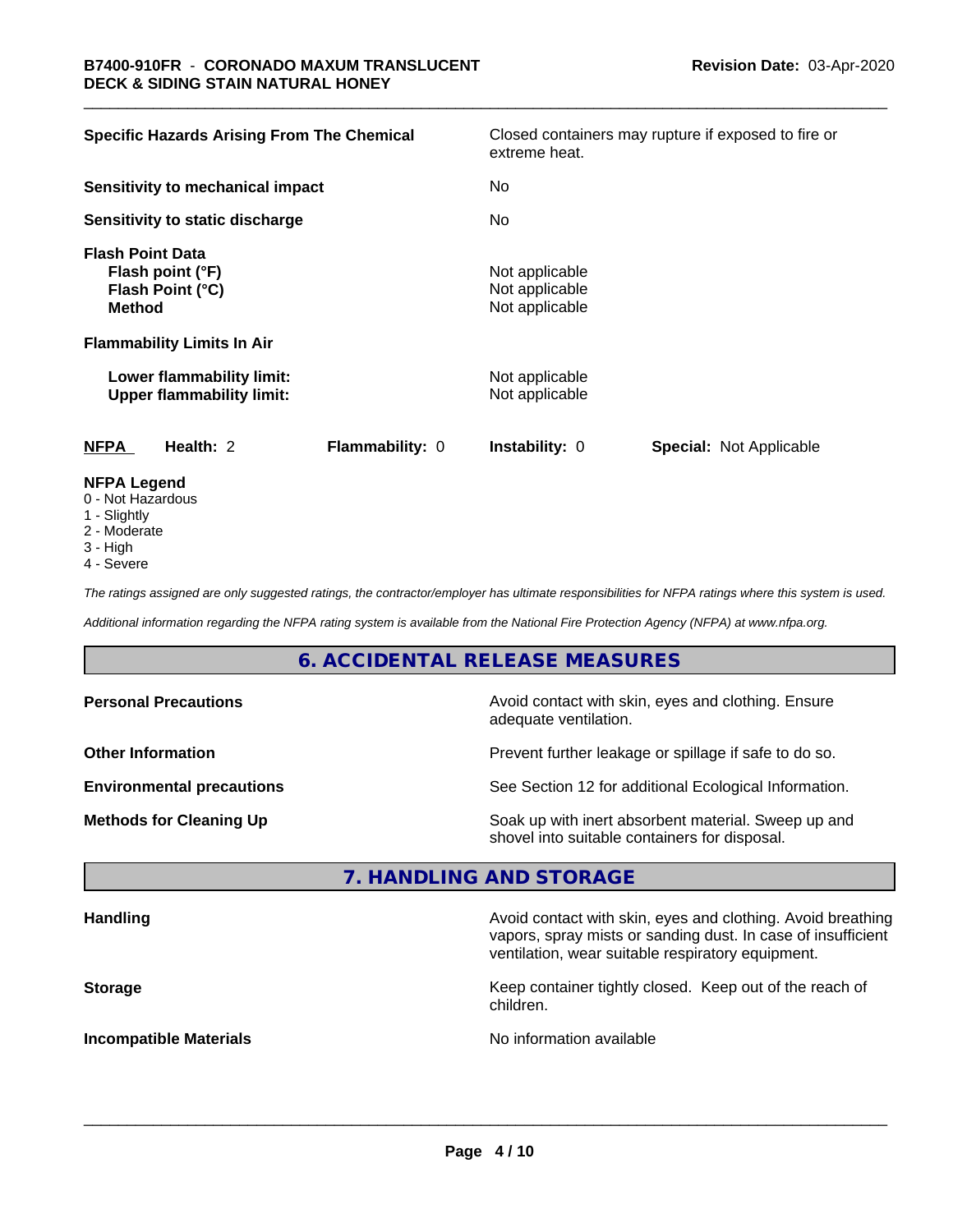# **8. EXPOSURE CONTROLS/PERSONAL PROTECTION**

#### **Exposure Limits**

| <b>Chemical name</b> | <b>ACGIH TLV</b> | Alberta | <b>British Columbia</b> | Ontario                       | Quebec |
|----------------------|------------------|---------|-------------------------|-------------------------------|--------|
| Propylene glycol     | N/E              | N/E     | N/E                     | 10 mg/m $3$ - TWA             | N/E    |
|                      |                  |         |                         | 50 ppm - TWA                  |        |
|                      |                  |         |                         | TWA<br>$155 \text{ mg/m}^3$ - |        |

#### **Legend**

ACGIH - American Conference of Governmental Industrial Hygienists Alberta - Alberta Occupational Exposure Limits British Columbia - British Columbia Occupational Exposure Limits Ontario - Ontario Occupational Exposure Limits Quebec - Quebec Occupational Exposure Limits N/E - Not established

#### **Personal Protective Equipment**

**Engineering Measures Ensure** Ensure adequate ventilation, especially in confined areas.

**Eye/Face Protection Safety glasses with side-shields.** 

**Skin Protection Protection Protective gloves and impervious clothing. Respiratory Protection Exercise 2018** Use only with adequate ventilation. In operations where exposure limits are exceeded, use a NIOSH approved respirator that has been selected by a technically qualified person for the specific work conditions. When spraying the product or applying in confined areas, wear a NIOSH approved respirator specified for paint spray or organic vapors.

**Hygiene Measures Avoid contact with skin, eyes and clothing. Remove and Avoid contact with skin, eyes and clothing. Remove and Avoid contact with skin, eyes and clothing. Remove and** wash contaminated clothing before re-use. Wash thoroughly after handling.

#### **9. PHYSICAL AND CHEMICAL PROPERTIES**

| Appearance<br>Odor<br><b>Odor Threshold</b><br>Density (Ibs/gal)<br><b>Specific Gravity</b><br>рH<br><b>Viscosity (cps)</b><br>Solubility(ies)<br><b>Water solubility</b><br><b>Evaporation Rate</b><br>Vapor pressure<br>Vapor density<br>Wt. % Solids<br>Vol. % Solids<br>Wt. % Volatiles<br>Vol. % Volatiles | liquid<br>little or no odor<br>No information available<br>$8.55 - 8.65$<br>$1.02 - 1.04$<br>No information available<br>No information available<br>No information available<br>No information available<br>No information available<br>No information available<br>No information available<br>$20 - 30$<br>$15 - 25$<br>$70 - 80$<br>$75 - 85$<br>< 250 |
|-----------------------------------------------------------------------------------------------------------------------------------------------------------------------------------------------------------------------------------------------------------------------------------------------------------------|------------------------------------------------------------------------------------------------------------------------------------------------------------------------------------------------------------------------------------------------------------------------------------------------------------------------------------------------------------|
| <b>VOC Regulatory Limit (g/L)</b><br><b>Boiling Point (°F)</b>                                                                                                                                                                                                                                                  | 212                                                                                                                                                                                                                                                                                                                                                        |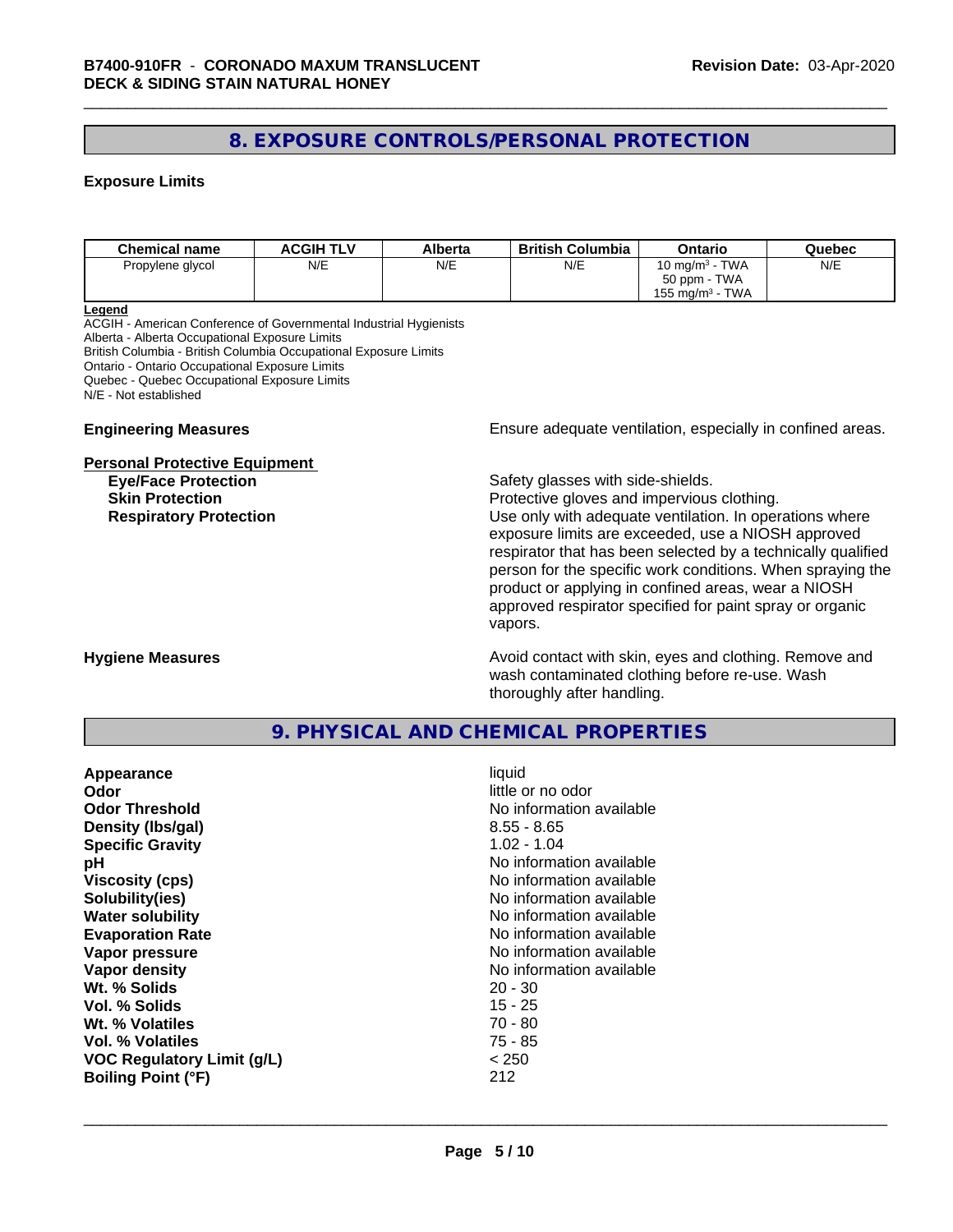| <b>Boiling Point (°C)</b>            | 100                      |
|--------------------------------------|--------------------------|
| Freezing point (°F)                  | 32                       |
| <b>Freezing Point (°C)</b>           | 0                        |
| Flash point (°F)                     | Not applicable           |
| Flash Point (°C)                     | Not applicable           |
| <b>Method</b>                        | Not applicable           |
| Flammability (solid, gas)            | Not applicable           |
| <b>Upper flammability limit:</b>     | Not applicable           |
| Lower flammability limit:            | Not applicable           |
| <b>Autoignition Temperature (°F)</b> | No information available |
| <b>Autoignition Temperature (°C)</b> | No information available |
| Decomposition Temperature (°F)       | No information available |
| Decomposition Temperature (°C)       | No information available |
| <b>Partition coefficient</b>         | No information available |

#### **10. STABILITY AND REACTIVITY**

| <b>Reactivity</b> |  |
|-------------------|--|
|                   |  |

**Hazardous Decomposition Products** None under normal use.

**Not Applicable** 

**Chemical Stability Chemical Stability** Stable under normal conditions.

**Conditions to avoid Conditions reading**.

**Incompatible Materials No materials** No materials to be especially mentioned.

**Possibility of hazardous reactions** None under normal conditions of use.

# **11. TOXICOLOGICAL INFORMATION**

| <b>Product Information</b><br>Information on likely routes of exposure                     |                                                                                                                                                |
|--------------------------------------------------------------------------------------------|------------------------------------------------------------------------------------------------------------------------------------------------|
| <b>Principal Routes of Exposure</b>                                                        | Eye contact, skin contact and inhalation.                                                                                                      |
| Acute Toxicity<br><b>Product Information</b>                                               | No information available                                                                                                                       |
| Symptoms related to the physical, chemical and toxicological characteristics               |                                                                                                                                                |
| <b>Symptoms</b>                                                                            | No information available                                                                                                                       |
| Delayed and immediate effects as well as chronic effects from short and long-term exposure |                                                                                                                                                |
| Eye contact<br>Skin contact                                                                | May cause slight irritation<br>Substance may cause slight skin irritation. Prolonged or<br>repeated contact may dry skin and cause irritation. |
| Inhalation<br>Ingestion                                                                    | May cause irritation of respiratory tract.<br>Ingestion may cause gastrointestinal irritation, nausea,<br>vomiting and diarrhea.               |
| Sensitization                                                                              | May cause an allergic skin reaction.                                                                                                           |
|                                                                                            |                                                                                                                                                |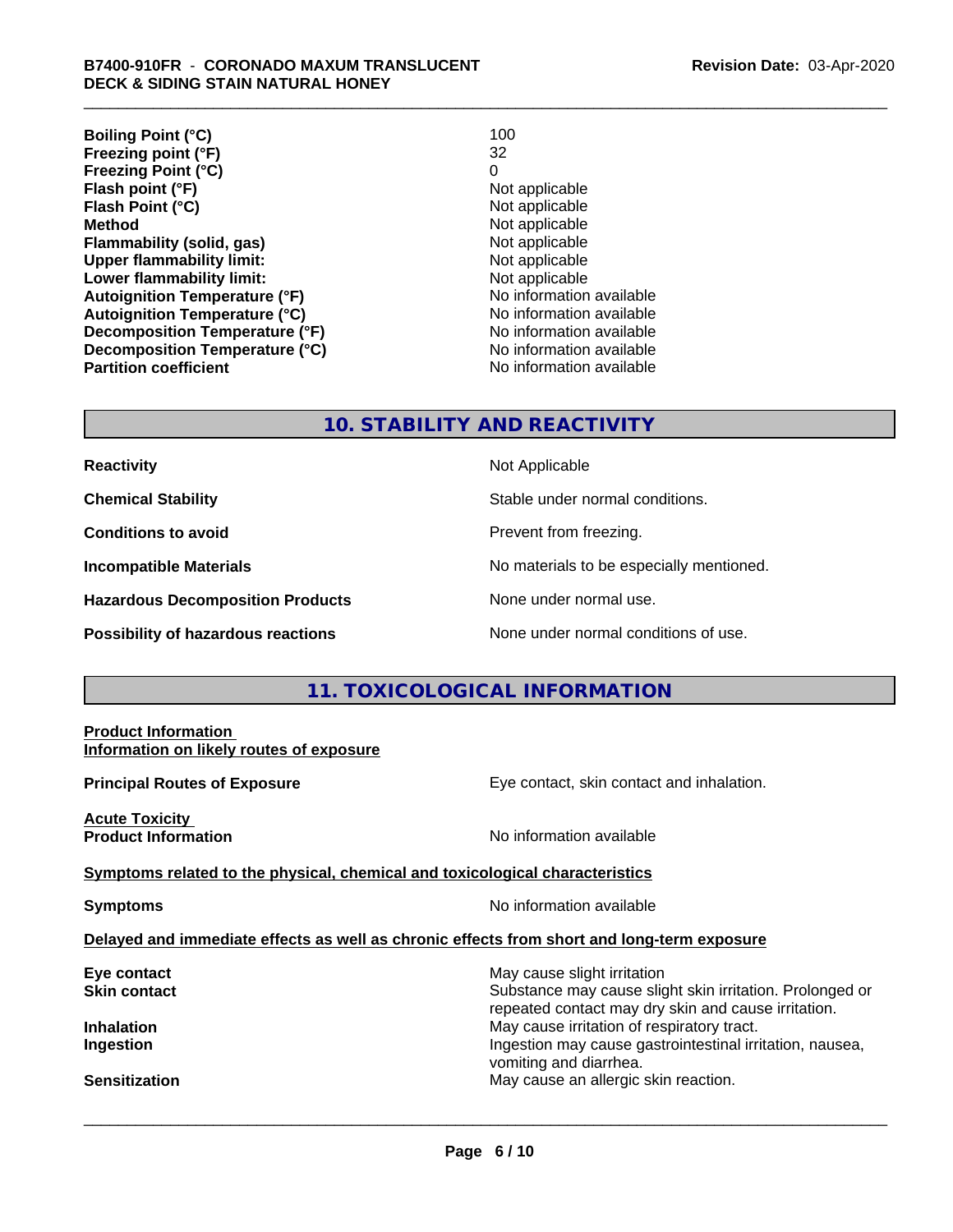| <b>Neurological Effects</b>     | No information available.                 |
|---------------------------------|-------------------------------------------|
| <b>Mutagenic Effects</b>        | Suspected of causing genetic defects.     |
| <b>Reproductive Effects</b>     | May damage fertility or the unborn child. |
| <b>Developmental Effects</b>    | No information available.                 |
| <b>Target organ effects</b>     | No information available.                 |
| <b>STOT - single exposure</b>   | No information available.                 |
| <b>STOT - repeated exposure</b> | No information available.                 |
| Other adverse effects           | No information available.                 |
| <b>Aspiration Hazard</b>        | No information available.                 |

#### **Numerical measures of toxicity**

#### **The following values are calculated based on chapter 3.1 of the GHS document**

| <b>ATEmix (oral)</b>   | 677503 mg/kg |
|------------------------|--------------|
| <b>ATEmix (dermal)</b> | 704603 mg/kg |

#### **Component Information**

| Chemical name                                                                           | Oral LD50                                    | Dermal LD50                                                        | Inhalation LC50 |
|-----------------------------------------------------------------------------------------|----------------------------------------------|--------------------------------------------------------------------|-----------------|
| Propylene glycol<br>57-55-6                                                             | $= 20$ g/kg (Rat)                            | $= 20800$ mg/kg (Rabbit)                                           |                 |
| Decanedioic acid,<br>  bis(1,2,2,6,6-pentamethyl-4-piperidi<br>nyl) ester<br>41556-26-7 | $= 2615$ mg/kg (Rat)                         |                                                                    |                 |
| Carbamic acid,<br>1H-benzimidazol-2-yl-, methyl ester  <br>10605-21-7                   | $>$ 5050 mg/kg (Rat)<br>$= 6400$ mg/kg (Rat) | $> 10000$ mg/kg (Rabbit) = 2 g/kg (<br>$Rat$ = 8500 mg/kg (Rabbit) |                 |
| Cobalt neodecanoate<br>27253-31-2                                                       |                                              | 2500 mg/kg                                                         |                 |

#### **Chronic Toxicity**

#### **Carcinogenicity**

*The information below indicateswhether each agency has listed any ingredient as a carcinogen:.*

| <b>Chemical name</b> | IARC                            | <b>NTP</b>                   |
|----------------------|---------------------------------|------------------------------|
|                      | 2B<br>Possible Human Carcinogen | Reasonably Anticipated Human |
| Cobalt neodecanoate  |                                 | Carcinoder                   |

• Cobalt and cobalt compounds are listed as possible human carcinogens by IARC (2B). However, there is inadequate evidence of the carcinogenicity of cobalt and cobalt compounds in humans.

#### **Legend**

IARC - International Agency for Research on Cancer NTP - National Toxicity Program OSHA - Occupational Safety & Health Administration

**12. ECOLOGICAL INFORMATION**

## **Ecotoxicity Effects**

The environmental impact of this product has not been fully investigated.

#### **Product Information**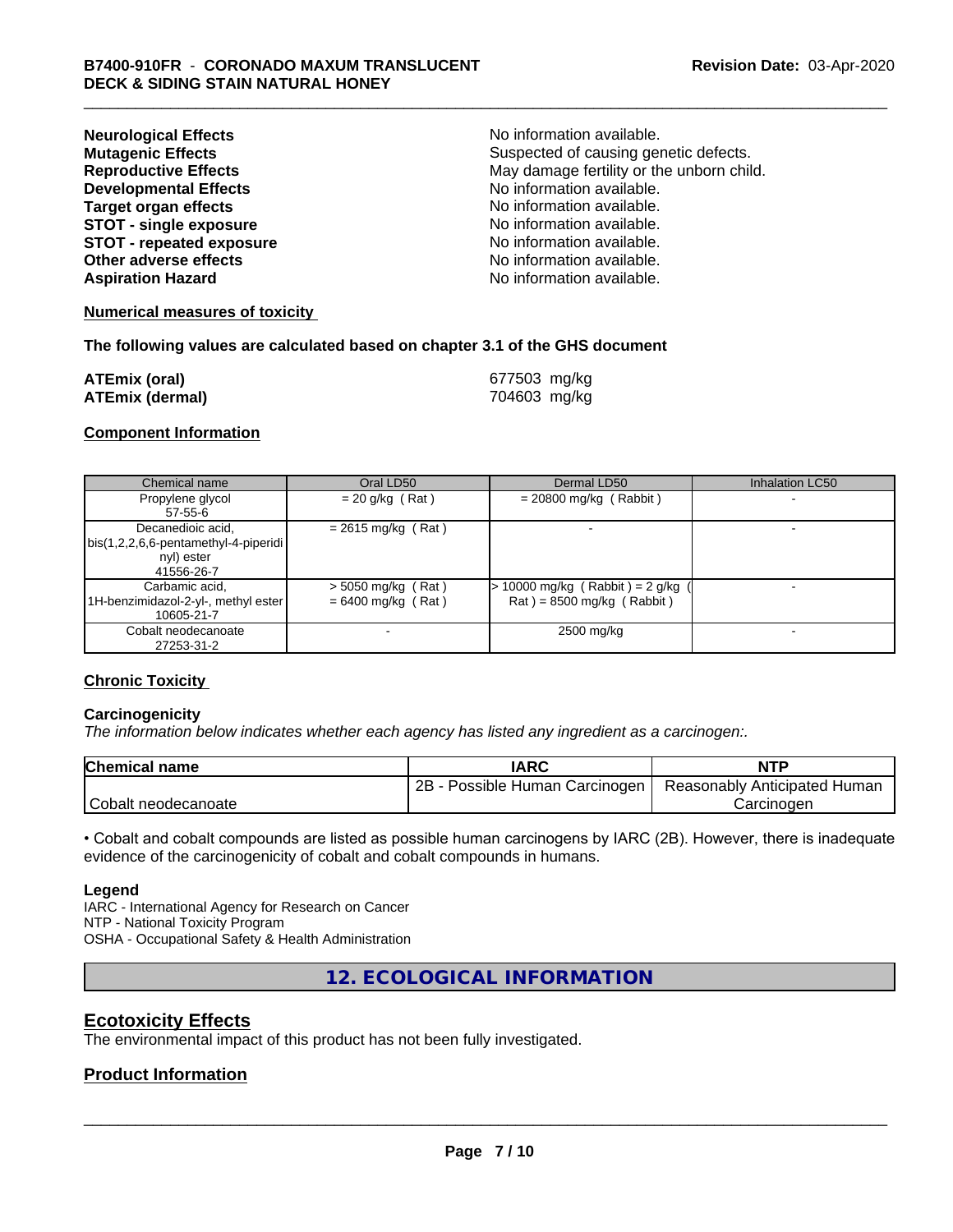#### **Acute Toxicity to Fish** No information available

# **Acute Toxicity to Aquatic Invertebrates**

No information available

#### **Acute Toxicity to Aquatic Plants**

No information available

#### **Persistence / Degradability**

No information available.

#### **Bioaccumulation**

There is no data for this product.

#### **Mobility in Environmental Media**

No information available.

#### **Ozone**

No information available

#### **Component Information**

#### **Acute Toxicity to Fish**

Propylene glycol LC50: 710 mg/L (Fathead Minnow - 96 hr.) Carbamic acid, 1H-benzimidazol-2-yl-, methyl ester LC50: 1.5 mg/L (Rainbow Trout - 96 hr.)

#### **Acute Toxicity to Aquatic Invertebrates**

Propylene glycol EC50: > 10000 mg/L (Daphnia magna - 24 hr.) Carbamic acid, 1H-benzimidazol-2-yl-, methyl ester LC50: 0.22 mg/L (water flea - 48 hr.)

#### **Acute Toxicity to Aquatic Plants**

No information available

**13. DISPOSAL CONSIDERATIONS**

**Waste Disposal Method Dispose of in accordance with federal, state, provincial,** and local regulations. Local requirements may vary, consult your sanitation department or state-designated environmental protection agency for more disposal options.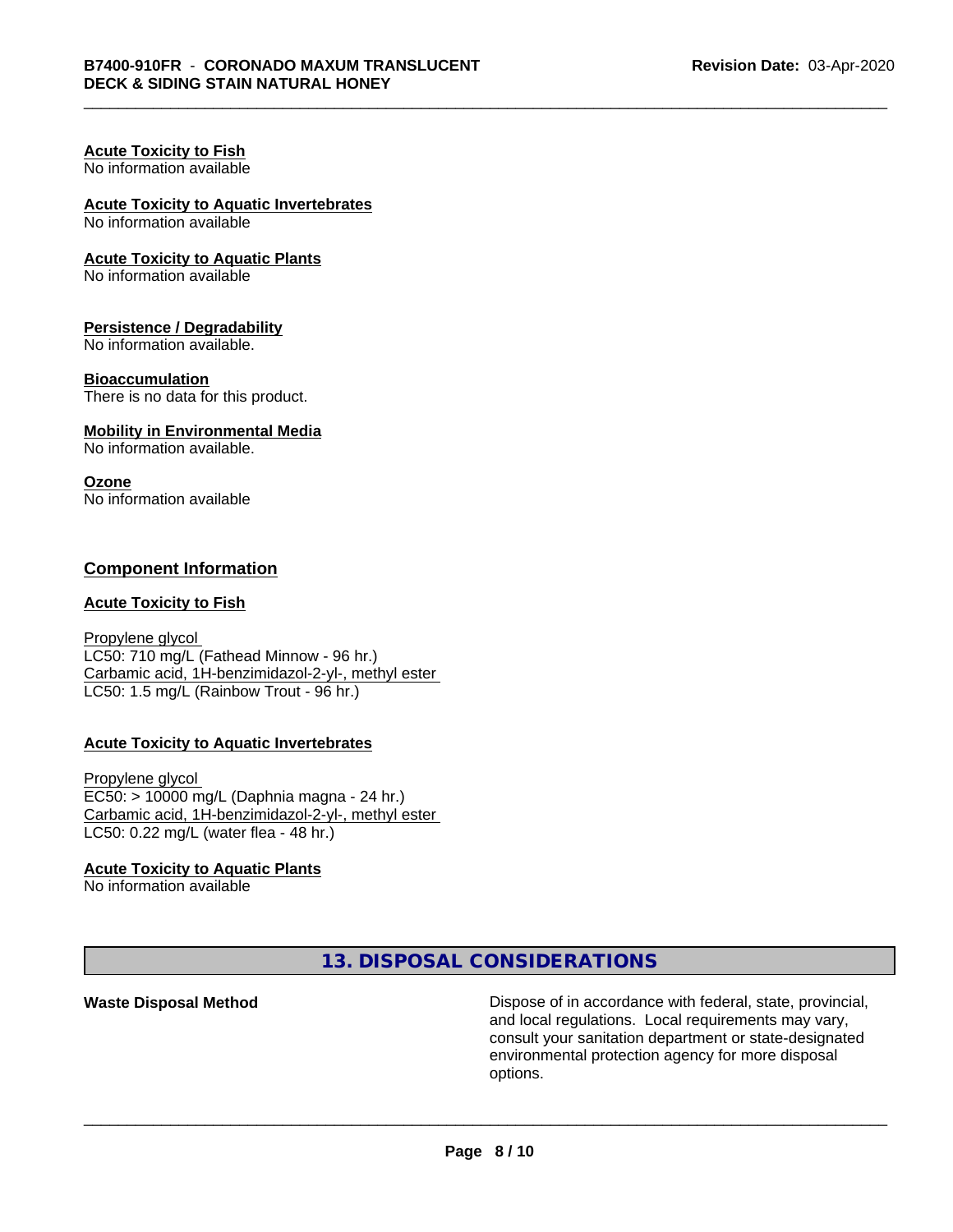### **14. TRANSPORT INFORMATION**

**TDG** Not regulated

**ICAO / IATA** Not regulated

**IMDG / IMO** Not regulated

# **15. REGULATORY INFORMATION**

#### **International Inventories**

| <b>TSCA: United States</b> | Yes - All components are listed or exempt. |
|----------------------------|--------------------------------------------|
| <b>DSL: Canada</b>         | Yes - All components are listed or exempt. |

#### **National Pollutant Release Inventory (NPRI)**

#### **NPRI Parts 1- 4**

This product contains the following Parts 1-4 NPRI chemicals:

*None*

#### **NPRI Part 5**

This product contains the following NPRI Part 5 Chemicals:

*None*

#### **WHMIS Regulatory Status**

This product has been classified in accordance with the hazard criteria of the Hazardous Products Regulations (HPR) and the SDS contains all the information required by the HPR.

**16. OTHER INFORMATION**

**HMIS** - **Health:** 2\* **Flammability:** 0 **Reactivity:** 0 **PPE:** -

### **HMIS Legend**

- 0 Minimal Hazard
- 1 Slight Hazard
- 2 Moderate Hazard
- 3 Serious Hazard
- 4 Severe Hazard
- \* Chronic Hazard

X - Consult your supervisor or S.O.P. for "Special" handling instructions.

*Note: The PPE rating has intentionally been left blank. Choose appropriate PPE that will protect employees from the hazards the material will present under the actual normal conditions of use.*